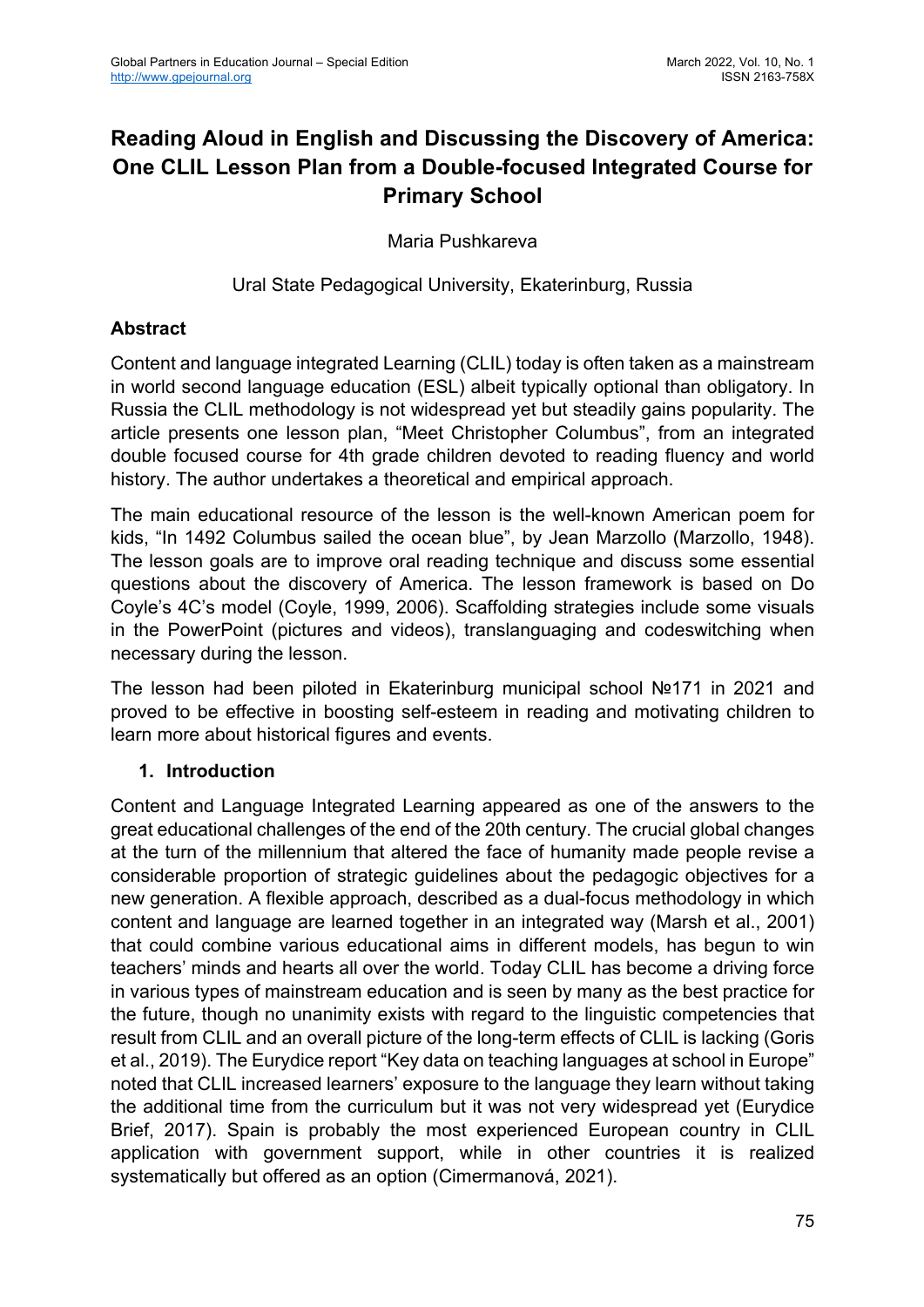In Russia, CLIL seems to develop largely in a similar way. On the one hand, the very idea of subject integration and deep learning stimulating development of crosscurricular skills and functional literacy are officially recommended by the Federal Public Education Standard both for Primary and Secondary education. The majority of English language students' books that are used in Russian schools contain cross-cutting themes yet confined to language learning purposes. On the other hand, several CLIL projects that were realized in different regions over the past fifteen years were localized and small scale. For example, there is a municipal language integrated school "Duplex" in Perm (Sokolovskaya & Nabatova, 2015). Other than that, in 2017 the implementation of an integrated course for first grade children in Togliatti was reported (Gudkova & Iashina, 2017). Some CLIL lesson plans of teachers in service are occasionally published on different educational sites. CLIL in the Secondary school has become a research topic for several Master's degree theses during the last five years. Thus, the promotion of the approach is expanding, which Maria Ellison describes as initiatives made both at ministerial and grassroots levels (Ellison, Net(Working), 2018).

# **2. The Integration of L2 Reading Fluency and History in Primary School**

The choice of two priority areas for integration was determined by some essential features of primary school curriculum in Russia. The first one is the widespread problem of poor reading skills among Russian students. Except English classes most of them encounter English written words in computer games, labels and signboards. The insufficiency is made worse by lack of time for reading tasks during English lessons and the differences between languages. For instance, in the Russian language the words are read according to rules and in the English language there are a lot of exceptions. Besides, in Russian there are no letter clusters. Russian children often need auditory memory fixation of English words as they can be taken as meaningless (Milrood, 2017). Additionally, it should be kept in mind that reading aloud has a special value for beginners for control and self-control. The optimal proportion of reading aloud and silent reading for young learners is 90 to 10 per cent (Solovova, 2005). So reading aloud becomes an important educational purpose that needs additional attention and practice.

History as the second integration branch was chosen because of great opportunities of language integration with citizenship education. Another reason was the coincidence of the subjects in the basic  $4<sup>th</sup>$  grade curriculum. The last year of primary education is the time of the propaedeutic history course called "The world around". The simultaneous learning of history during double focused and standard lessons can create synergy that also contributes to the CLIL lesson effectiveness.

## **3. The CLIL lesson model**

A well-known inspirer of CLIL, Do Coyle, says that the major strength of CLIL-based teaching is the great flexibility of the model: it can easily be adapted to suit the needs of all stakeholders involved (Coyle, 2005). In 2009, Р. Ball presented the classification of CLIL models including a strong version (hard) of CLIL, a weak version (soft) of CLIL and some interim variants (Ball, 2009). Our CLIL lesson model can be classified as a soft CLIL type, in which language classes are based on thematic units. According to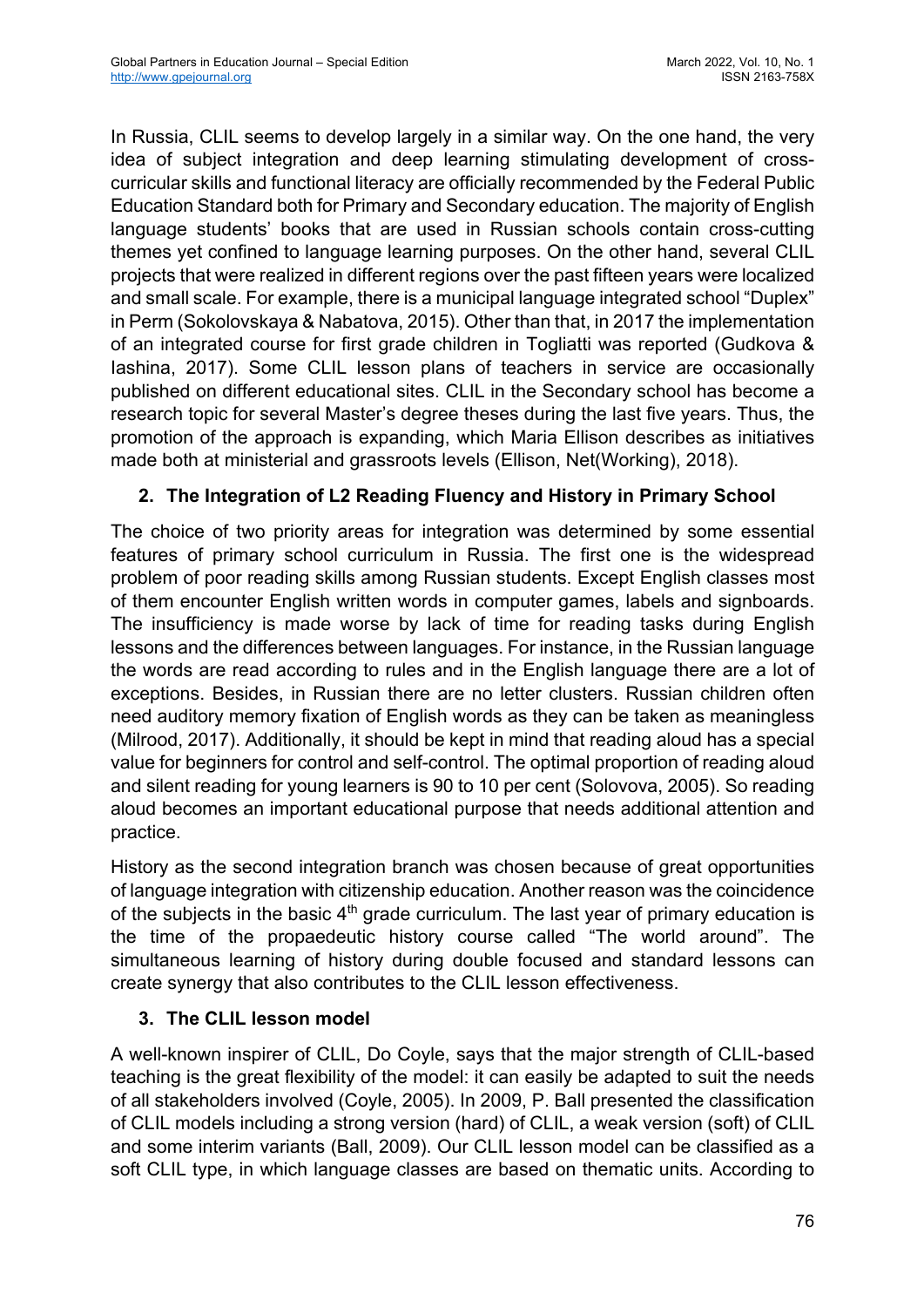the classification of the British Council's Profile Report on Bilingual Education (English) in Poland (Marsh et al., 2008), our variant is "Limited English language medium instruction, with L1-L2 code switching".

## **4. The Description of a CLIL Lesson - the Framework, the Participants, the Procedure**

This CLIL lesson is a part of a double-focused course devoted to reading fluency and introduction to world history. Ten authentic poems of British and American writers concerning the most important periods of world history became the content base of the course. The target audience of the course were the students of the  $4<sup>th</sup>$  grade of municipal school № 171 from Ekaterinburg. The course was validated in the 2020- 2021 academic year and now is being finalized.

The lesson "Meet Christopher Columbus" was based upon the well-known poem for children "In 1492 Columbus sailed the ocean blue" by Jean Marzollo (1948). The choice of the poem stemmed from the importance of the event for world history, the vocabulary in the poem, and its length adequacy for the age of the participants. The proportion of new words for the students was up to ten per cent. As for the grammar structure, i.e. past tense, it was also familiar to the students. The poem is meaningful, authentic and challenging as it shows one point of view for an essential and controversial event in American history. The poem consists of 22 short lines.

The outcomes of the lesson were presented separately by language and content components. By the end of the lesson, the children were able to give the date of discovery of America, to define the character of Christopher Columbus and to briefly describe his voyage to America (the purposes, the reasons, the route, the means of transport, its length, conditions, results). Language outcomes suggest confident reading of the names and the words, connected to the topics: history, traveling and the Age of Discovery, automatised correct reading of the regular and irregular verbs and letter clusters such as *ai, ay, oo, ight, wh, ng, qu*.

The lesson was piloted as an additional English class for 13 children, including one disabled student as the school provides inclusive education.

# **5. Methodology of the Lesson**

The methodological base of the lesson took into account the main CLIL framework for developing CLIL materials (including Mohan's knowledge structures, Do Coyle's 4Cs and matrix 3As planning tools, revised Bloom's taxonomy) that is used now for kindergarten and primary education (Garcia, 2013), as well as some reading strategies determined the choice of the exercise.

The aims of the lesson were developed according to the 4C concept: content, communication, cognition and culture aims. The lesson components were planned for a particular class. Thus, content aims were set in accordance with the student' age and overall mental level of the class. The communication aims were met by teamwork and peer support. The cognition element was realized by means of pictures and questions which stimulated a discussion. Culture aims were connected with a multiethnic class that consisted of children from mixed cultural and religious backgrounds.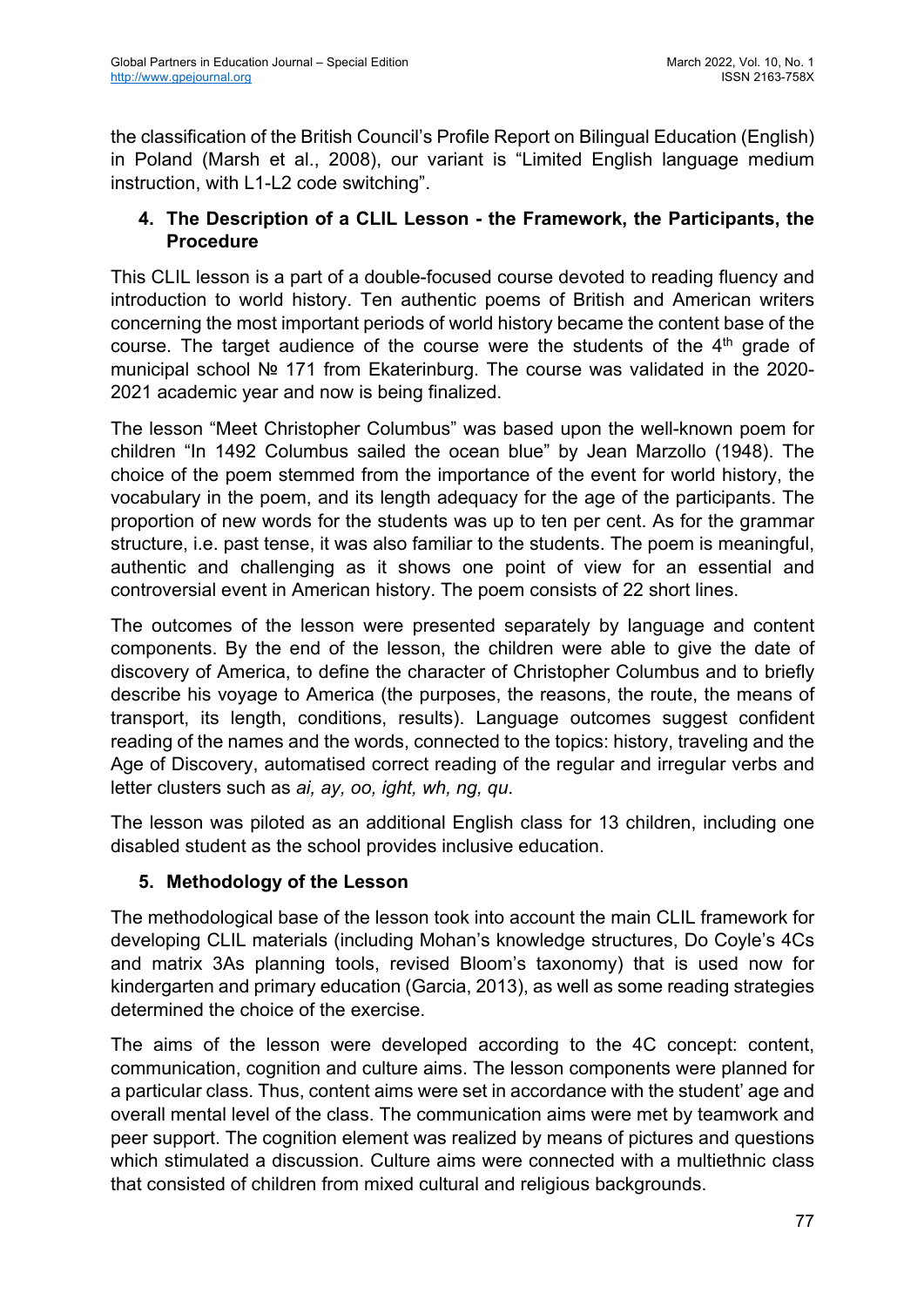With the use of Do Coyle's Language Tryptych, the poem vocabulary and classroom language were divided into 3 parts - Language of learning (Analyzing), Language for learning (Adding) and Language through learning (Applying) (Table 1).

| Language of learning                                                                                                                                                                                                                                                                                    | Language for learning<br>(classroom language)        | Language through<br>learning        |
|---------------------------------------------------------------------------------------------------------------------------------------------------------------------------------------------------------------------------------------------------------------------------------------------------------|------------------------------------------------------|-------------------------------------|
| ocean, ship, Spain, night, settle down please, pay a voyage, to discover, to<br>day,<br>sailor, crew, tree, sand, rock, variant, compare, you've pride, Arakawa Indians,<br>land, natives, spice, gold, worked very well today, The Age of Discovery,<br>made, again, bright, brave, well done.<br>trip | compass, go, sail, attention to, choose your change, | dangerous,<br>The Bahamas, Siberia. |

**Table 1 Division of the lexical content according to 3As by Coyle**

The exercises were structured according to Mohan's and Bloom's algorithms: from familiar language and content to new content and new language, from knowledge/remembering, comprehension/understanding, analysis/analyzing to evaluation/evaluating.

The oral reading skills development was based on BDA Strategies (before reading, while reading and after reading tasks) and some specific techniques. The training reading model was adopted from L. Urubkova (1980). She underlines that effectiveness of reading in class depends on a certain order of tasks: tone marking of the text, whole-class reading, reading in pairs, whispering reading and individual declamation. The whole class and pair reading were conducted by means of a wide range of practices: Neurological Impress method by Heckelman (Heckelman, 1986), 4/3/2 method by Nation (Nation 2009), some exercises from speed reading technique suggested by I. Fedorenko (Fedorenko, 1978) – "the tug reading" when the teacher read the text with different speeds and the students followed him with pointing the necessary line, "interrupted reading" when reading was stopped by a teacher and the students needed to find the line to continue reading as quickly as possible, tasks for peripheral vision improvement.

Ultimately, the CLIL lesson consisted of the following parts:

- 1) Before reading activities: checking students' previous knowledge, revising the vocabulary connected to the target topic, historical context immersion (supported by PowerPoint presentation) and work with phonics and peripheral vision.
- 2) Musical pause.
- 3) While reading activities: listening to the teacher's reading, whole-class reading, reading in pairs, individual whisper reading, creative declamation.
- 4) After reading activities: the discussion of stimulating questions with short assessment tasks.

## **6. Implementation**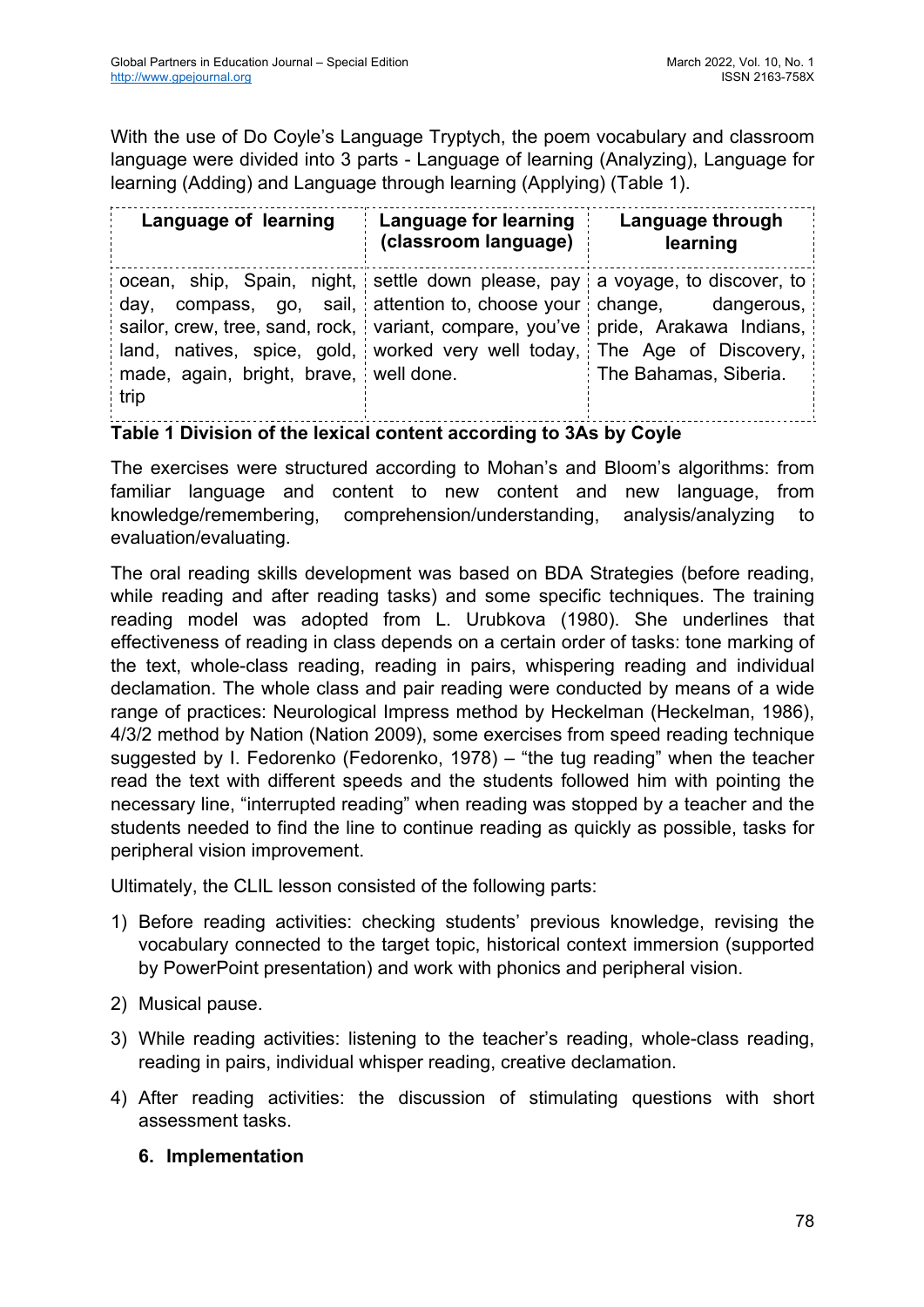1) Before reading activities

As a brainstorming task the students were given a picture of an old compass and had to guess the topic of the lesson. The warming up activity was a game in which the children had to choose one word from the pair (coffee or tea, America or Australia, ship or car, sail or swim, Spain or India, go or run, sand or rock, hot or cool and etc.). The presentation gave students some facts about Columbus and the idea of the Earth's sphericity was discussed. For peripheral vision improvement, lists of the basic lesson words were shown up quickly on the screen. The task was to find a letter or word.

- 2) For a musical pause the students listened to the recording of the poem and repeated the teacher's movements to react to verbal input (TPR).
- 3) While-reading activities

"In 1492" poem performance was done in groups: every crew had the name of Columbus' ships - Santa Maria, Nina and Pinta. The students turned their chairs into ships and presented their reading while standing on them.

4) After reading activities

The students tried to identify words from the poem that were meaningful for the historical context. One more challenging task was to compare Columbus discovery with Ermak Siberia conquest (the regional history component). The key question for the final discussion was "Can one man change history?".

## **7. Scaffolding**

The term *scaffolding* appeared in the educational sense about fifty years ago (Mohan, 2020) and meant interactional instructional relationship between adults and learners that "enables a child or novice to solve a problem" (Wood, Bruner & Ross, 1976). Some researchers connect the term with Vygotsky's Zone of Proximal Development (Ellison, 2018). Anyway, today it is an essential part of any CLIL project (Meyer, 2013) as it is a possible way of overcoming most CLIL challenges especially in the primary school.

During the lesson, further scaffolding techniques were used:

- PowerPoint presentation
- handouts with text
- inspiring pictures (Columbus's ships)
- comprehension breaks
- vocabulary key (list of irregular verbs on the desk)
- translanguaging and codeswitching during the discussion
- "huddles" trick, with each group sitting next to one another to discuss the poem with peers to make the meaning of all words clear, before performing the poem

#### **8. Criteria Assessment**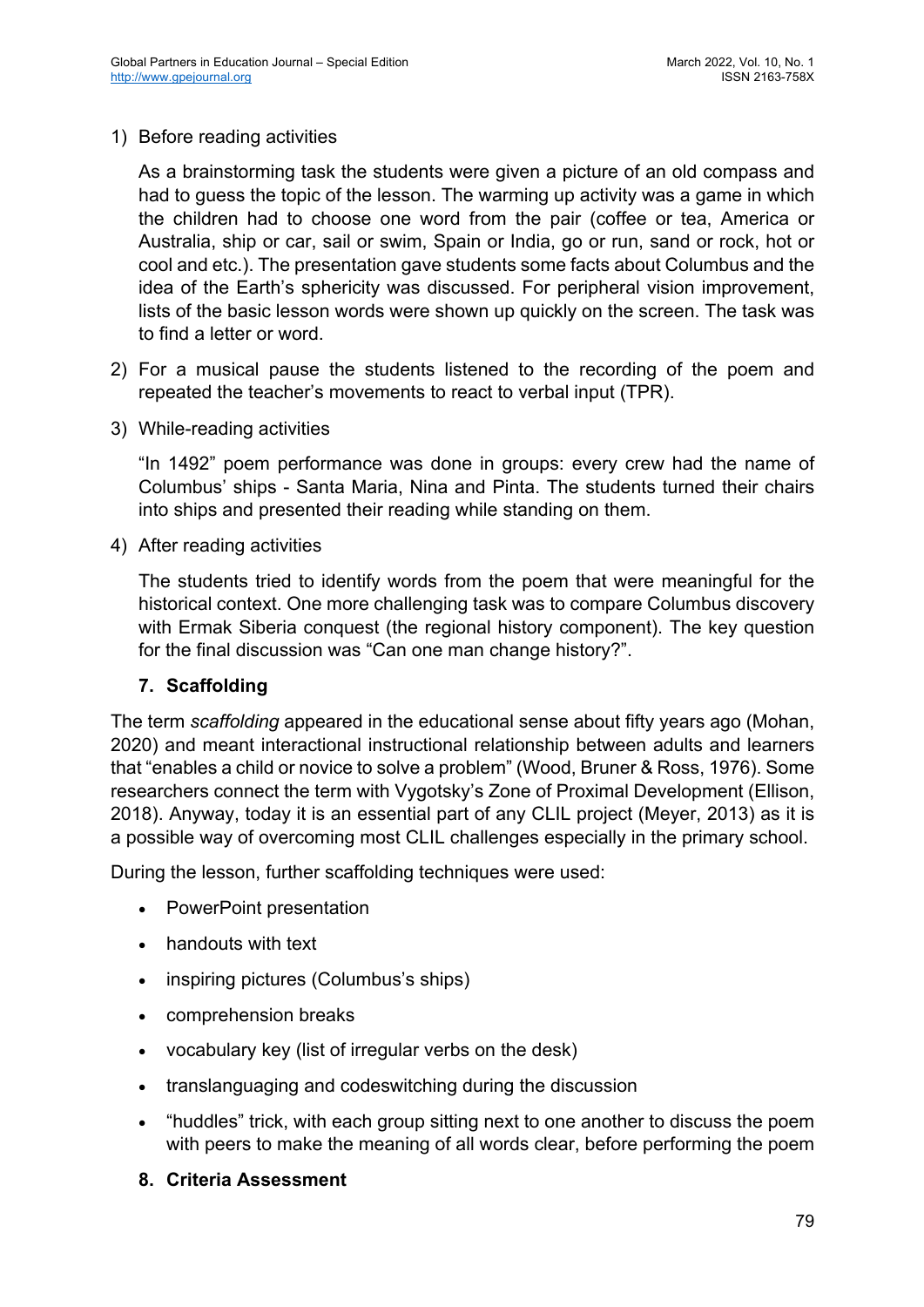The question of assessment for CLIL lessons remains open. In the recent CLIL assessment pilot study, G. Laborda states that brief research on assessment in Content Language Integrated Learning testifies to a lack of references that specifically address this topic (Laborda, 2020). Concluding that efforts should be made to ensure the right combination of language and content in assessment practices, the author calls the CLIL assessment a neglected area and opens a line for future research. As Ellison underlines, the focus of assessment in any given context will be determined by the main goals of the program (Ellison, 2017)

Taking into account such a specific situation with an atheoretical base, the cornerstone for our assessment criteria became the equal attention to content and language segments that were evaluated separately. The content segment learning was scored on the basis of discussion participation: 2 points for asking and answering the questions, 1 point for answering the questions and zero points for non-participation. The language learning criteria consisted of several criteria items: accurate reading (0- 2 points depending on mistakes, reading speed (0-2 points compared with reading in the mother-tongue), expression (0-2 points) (Table 2).

| <b>Criteria</b>                  | 2 points                                                                        | points            | 0 points                                                                                                          |
|----------------------------------|---------------------------------------------------------------------------------|-------------------|-------------------------------------------------------------------------------------------------------------------|
| <b>Content</b>                   | active participation in partial participation non - participation<br>discussion | in discussion     |                                                                                                                   |
| Language<br>(reading<br>fluency) | 4-5 reading mistakes less than 10 reading more                                  | mistakes          | than<br>10 <sup>1</sup><br>mistakes                                                                               |
| <b>Expression</b>                |                                                                                 |                   |                                                                                                                   |
| Tempo                            | Comparable with the Slower<br>the mother tongue                                 | the mother tongue | than the Much slower than the<br>tempo of reading in tempo of reading in tempo of reading in<br>the mother tongue |

## **Table 2. Assessment criteria for CLIL lesson**

6-8 points matched the mark "5", 3-5 points matched the mark "4", 2 and less points were not evaluated as educational purposes were not achieved.

# **9. Results and Reflection**

The lesson was a success as the children were active and inspired by it. The content and language aims were reached in general. It is important to mention that we did not use direct translation of the poem and the context helped the students to catch the meaning. The discussion was interesting to children and contrary views were expressed. The assessment showed the following results (Fig.1)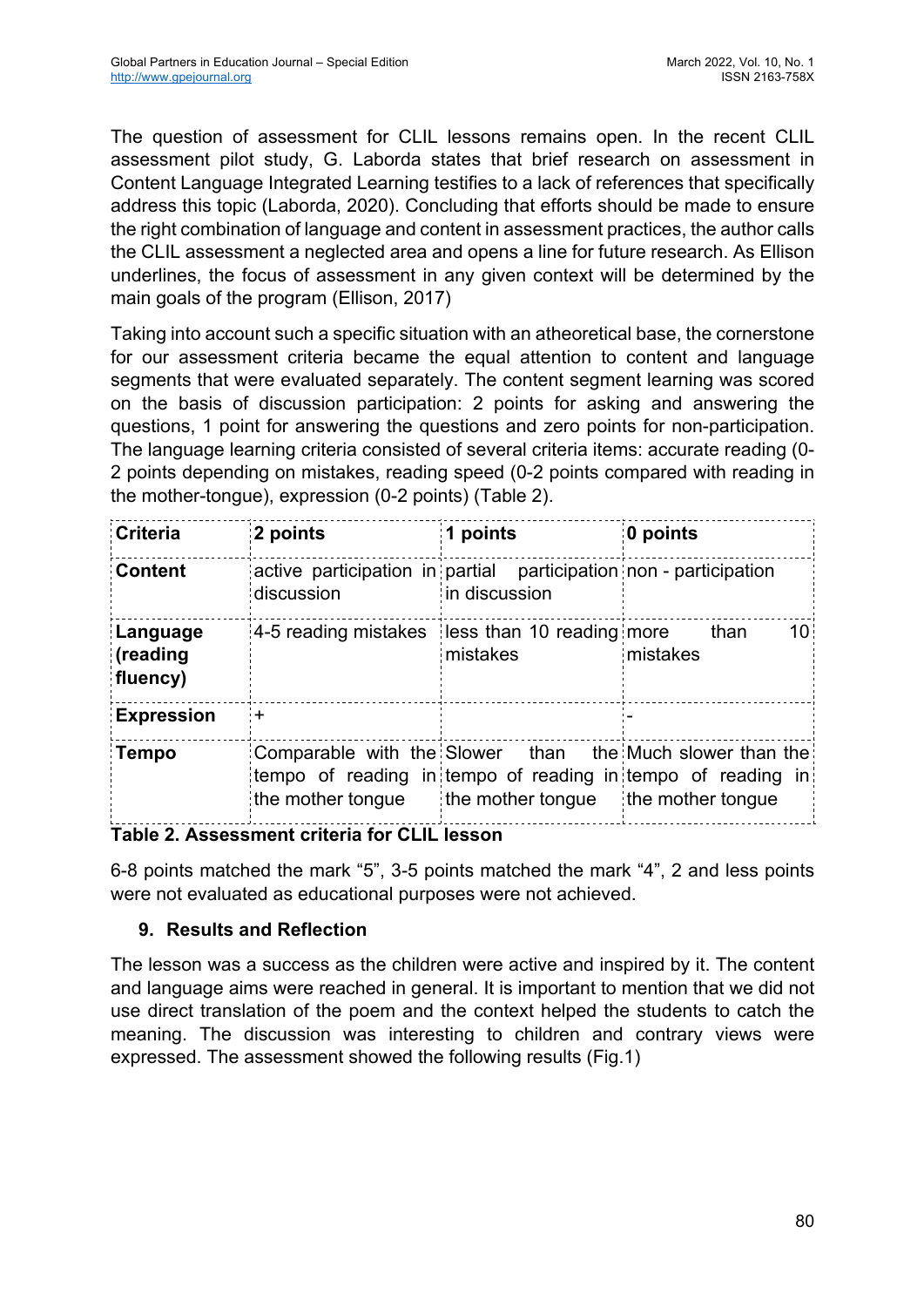

# **Figure 1. The assessment results of the CLIL lesson**

But there obviously were some weak points. Regrettably, there were mistakes in reading words that had been revised before the activity. Apparently, extra time and tasks are necessary for the pre-reading stage. And there were children who proved that they needed more individual work. It seems that a mind map or fact box could be a good improvement for the content aims.

#### **10.Conclusion**

The preliminary results of CLIL approach implementation in a Russian primary school show a great potential for motivating both students and teachers. The lesson "Meet Columbus" with the integration of history and the English language was a positive experience. History context immersion and reading aloud mutually influenced each other making the learning more meaningful and lasting.

## **References**

Ball, P. (2009). Does CLIL work? In D. A. Hill & A. Pulverness (Eds.) *The Best of Both Worlds? International Perspectives on CLIL*. Norwich: Norwich Institute for Language Education: 32-43.

Cimermanová, I. (2021) A Review of European Research on Content and Language Integrated Learning. *Integration of Education*, *25(2):* 192-213. Retrieved from https://doi.org/10.15507/1991-9468.103.025.202102.192-213

Coyle, D. (1999): Supporting Students in Content and Language Integrated Contexts: Planning for Effective Classrooms. In: Masih, John (ed.): *Learning Through a Foreign Language – Models, Methods and Outcomes*. London: Centre for Information on Language Teaching and Research (CILT), 46-62.

Coyle, D. (2005) CLIL Planning Tools for Teachers. University of Nottingham. School of education. Retrieved from https://clilrb.ucoz.ru/\_ld/0/29\_CLILPlanningToo.pdf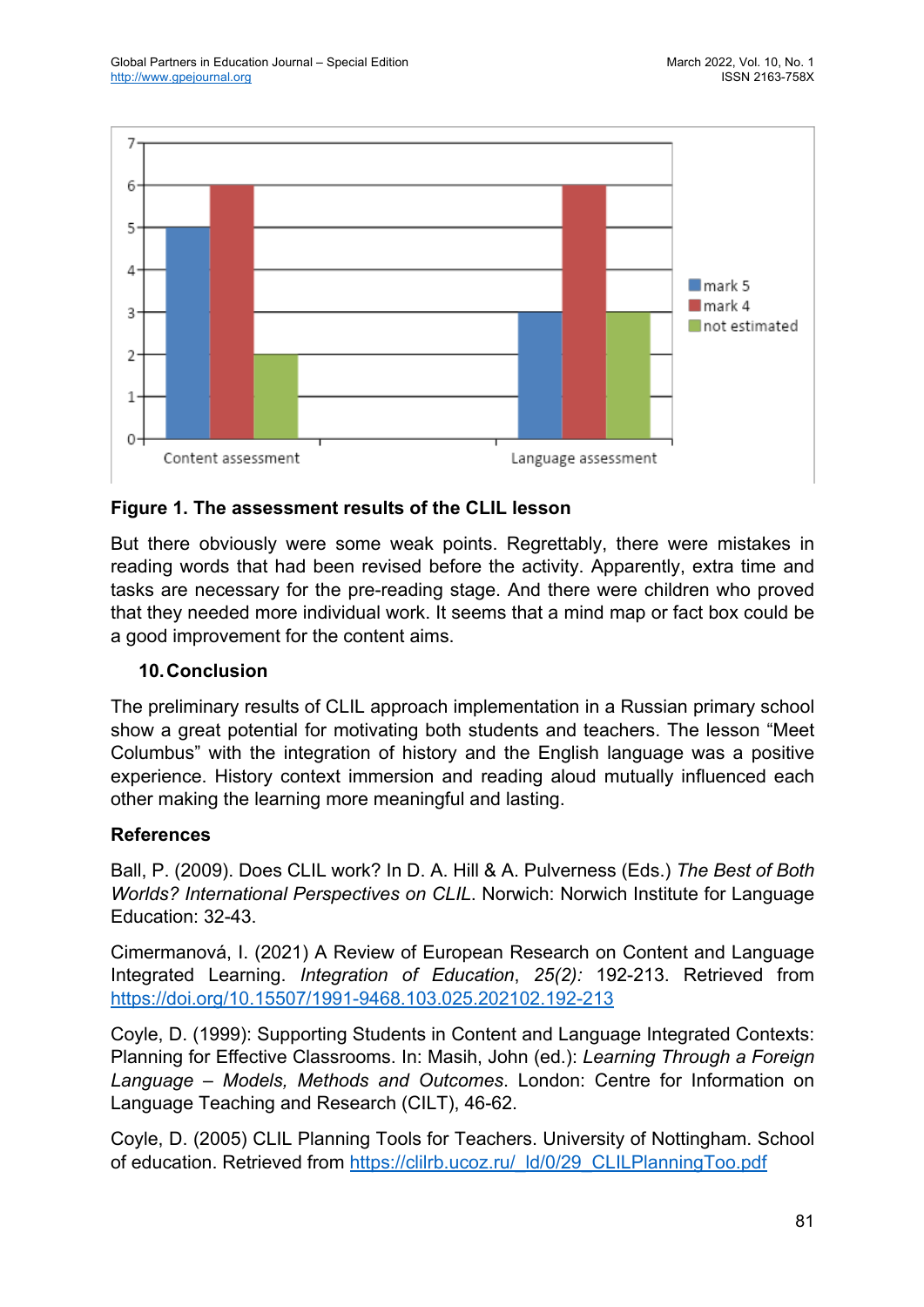Coyle, D. (2006): Content and Language Integrated Learning – Motivating Learners and Teachers. In: *The Scottish Language Review,* 13: 1-18. Retrieved from https://scilt.org.uk/Portals/24/Library/slr/issues/13/SLR13\_Coyle.pdf

Ellison, M. (2018) (Net)Working CLIL in Portugal. *e-TEALS: An e-journal of Teacher Education and Applied Language Studies Special Edition*: 4-22. Retrieved from https://www.researchgate.net/publication/333722289\_NetWorking\_CLIL\_in\_Portugal

Ellison, M. (2018) CLIL in the primary school context. In Garton, S. and Copland, F. (eds.). *The Routledge Handbook of Teaching English to Young Learners:* 247 – 268. London: Routledge. Retrieved from https://bayanebartar.org/filedl/library/Linguistic/The-Routledge-Handbook-of-Teaching-English-to-Young-Learners.pdf

Fedorenko, I.T. (Федоренко, И.Т.) (1978) Improving students' reading fluency. Recommended methods for teachers. Kharkiv.

García, S. (2013) Three frameworks for developing CLIL materials in infant and primary education *Encuentro, 22:* 49-53. Retrieved from https://core.ac.uk/download/pdf/58910246.pdf

Goris, JA, Denessen, EJPG, Verhoeven, LTW (2019) Effects of content and language integrated learning in Europe. A systematic review of longitudinal experimental studies. *European Educational Research Journal*, *18(6):* 675–698. Retrieved from https://journals.sagepub.com/doi/full/10.1177/1474904119872426

Gudkova, S.A. (Гудкова, С.А.) & Iashina, N.B. (Яшина, Н.В.) (2017) Methodological opportunities of using CLIL technology in teaching English in primary school // *Science Vector of Togliatti State University / Vektor nauki Tolyattinskogo gosudarstvennogo universiteta. Pedagogy, psychology, 2(29)*: 31-35. Retrieved from https://journal.tltsu.ru/rus/index.php/VNSPP/article/view/8585

Key data on teaching languages at school in Europe. Eurydice Brief. (2017) Retrieved from https://op.europa.eu/en/publication-detail/-/publication/ff10cc21-aef9-11e7-837e-01aa75ed71a1/language-en/format-PDF

Laborda, J., & Alcalde Peñalver, E. (2020) Attitudinal Trends in CLIL Assessment: a pilot study / Tendencias actitudinales en evaluación AICLE: estudio piloto*. TEJUELO. Didáctica De La Lengua Y La Literatura. Educación / TEJUELO. Didactics of Language and Literature. Education, 31:* 325-341. Retrieved from https://doi.org/https://doi.org/10.17398/1988-8430.31.325

Mahan, K. R. (2020) The comprehending teacher: scaffolding in content and language integrated learning (CLIL). *The Language Learning Journal:* 1-15. Retrieved from https://clck.ru/YaKXk

Marzollo, J. (1948) *In 1492*. Scholastic Inc.

Meyer, O. (2013) Introducing the CLIL-Pyramid: Key Strategies and Principles for CLIL Planning and Teaching. In: *Basic Issues in EFL Teaching*: 295-313. Retrieved from https://clck.ru/YaKVC